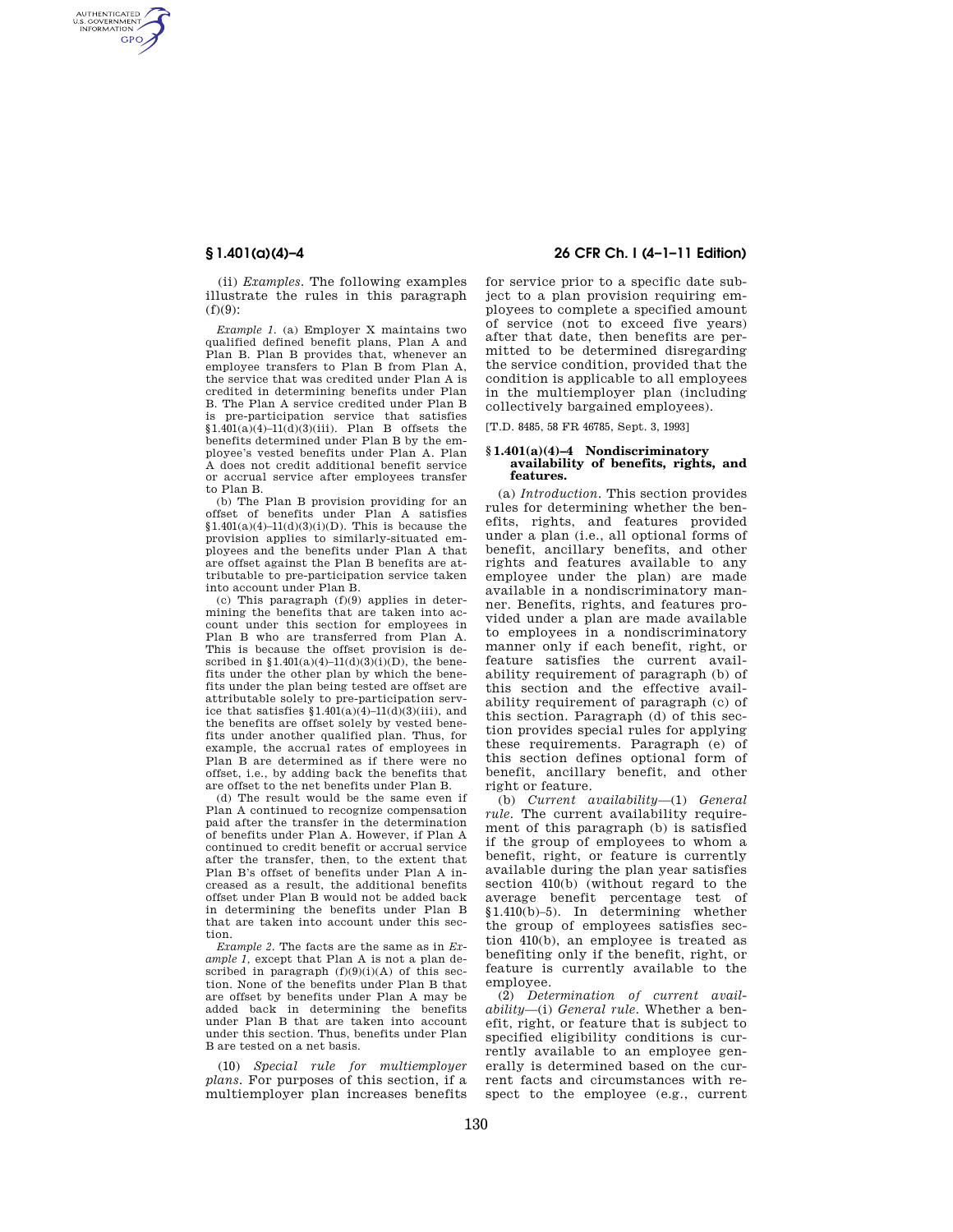compensation, accrued benefit, position, or net worth).

(ii) *Certain conditions disregarded*—(A) *Certain age and service conditions—(1) General rule.* Notwithstanding para $graph (b)(2)(i)$  of this section, any specified age or service condition with respect to an optional form of benefit or a social security supplement is disregarded in determining whether the optional form of benefit or the social security supplement is currently available to an employee. Thus, for example, an optional form of benefit that is available to all employees who terminate employment on or after age 55 with at least 10 years of service is treated as currently available to an employee, without regard to the employee's current age or years of service, and without regard to whether the employee could potentially meet the age and service conditions prior to attaining the plan's normal retirement age.

(*2*) *Time-limited age or service conditions not disregarded.* Notwithstanding paragraph  $(b)(2)(ii)(A)(1)$  of this section, an age or service condition is not disregarded in determining the current availability of an optional form of benefit or social security supplement if the condition must be satisfied within a limited period of time. However, in determining the current availability of an optional form of benefit or a social security supplement subject to such an age or service condition, the age and service of employees may be projected to the last date by which the age condition or service condition must be satisfied in order to be eligible for the optional form of benefit or social security supplement under the plan. Thus, for example, an optional form of benefit that is available only to employees who terminate employment between July 1, 1995, and December 31, 1995, after attainment of age 55 with at least 10 years of service is treated as currently available to an employee only if the employee could satisfy those age and service conditions by December 31, 1995.

(B) *Certain other conditions.* Specified conditions on the availability of a benefit, right, or feature requiring a specified percentage of the employee's accrued benefit to be nonforfeitable, termination of employment, death, satis-

faction of a specified health condition (or failure to meet such condition), disability, hardship, family status, default on a plan loan secured by a participant's account balance, execution of a covenant not to compete, application for benefits or similar ministerial or mechanical acts, election of a benefit form, execution of a waiver of rights under the Age Discrimination in Employment Act or other federal or state law, or absence from service, are disregarded in determining the employees to whom the benefit, right, or feature is currently available. In addition, if a multiemployer plan includes a reasonable condition that limits eligibility for an ancillary benefit, or other right or feature, to those employees who have recent service under the plan (e.g., a condition on a death benefit that requires an employee to have a minimum number of hours credited during the last two years) and the condition applies to all employees in the multiemployer plan (including the collectively bargained employees) to whom the ancillary benefit, or other right or feature, is otherwise currently available, then the condition is disregarded in determining the employees to whom the ancillary benefit, or other right or feature, is currently available.

(C) *Certain conditions relating to mandatory cash-outs.* In the case of a plan that provides for mandatory cash-outs of all terminated employees who have a vested accrued benefit with an actuarial present value less than or equal to a specified dollar amount (not to exceed the cash-out limit in effect under  $$1.411(a)-11(c)(3)(ii)$  as permitted by sections  $411(a)(11)$  and  $417(e)$ , the implicit condition on any benefit, right, or feature (other than the mandatory cash-out) that requires the employee to have a vested accrued benefit with an actuarial present value in excess of the specified dollar amount is disregarded in determining the employees to whom the benefit, right, or feature is currently available.

(D) *Other dollar limits.* A condition that the amount of an employee's vested accrued benefit or the actuarial present value of that benefit be less than or equal to a specified dollar amount is disregarded in determining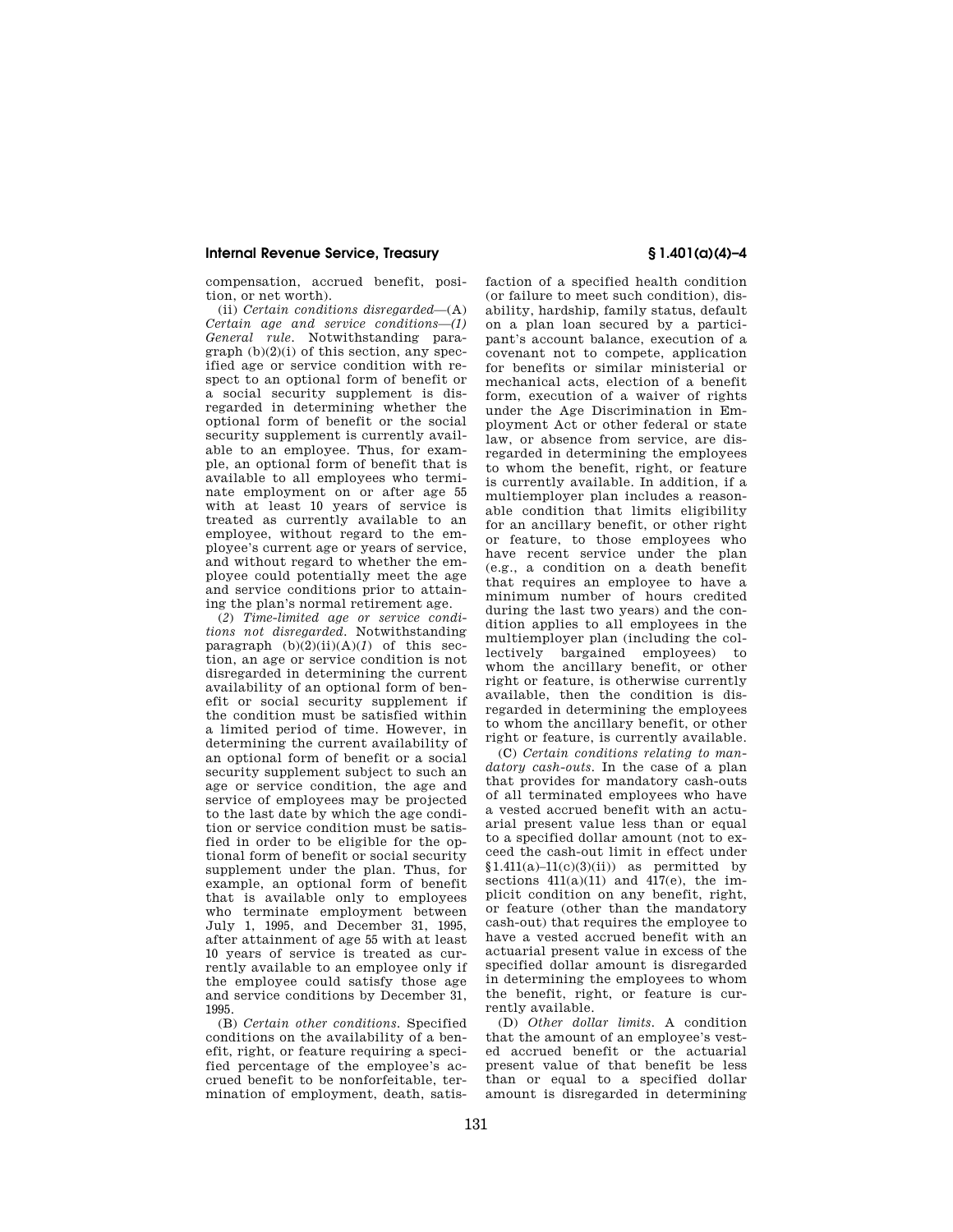the employees to whom the benefit, right, or feature is currently available.

(E) *Certain conditions on plan loans.* In the case of an employee's right to a loan from the plan, the condition that an employee must have an account balance sufficient to be eligible to receive a minimum loan amount specified in the plan (not to exceed \$1,000) is disregarded in determining the employees to whom the right is currently available.

(3) *Benefits, rights, and features that are eliminated prospectively*—(i) *Special testing rule.* Notwithstanding paragraph (b)(1) of this section, a benefit, right, or feature that is eliminated with respect to benefits accrued after the later of the eliminating amendment's adoption or effective date (the elimination date), but is retained with respect to benefits accrued as of the elimination date, and that satisfies this paragraph (b) as of the elimination date, is treated as satisfying this paragraph (b) for all subsequent periods. This rule does not apply if the terms of the benefit, right, or feature (including the employees to whom it is available) are changed after the elimination date.

(ii) *Elimination of a benefit, right, or feature*—(A) *General rule.* For purposes of this paragraph (b)(3), a benefit, right, or feature provided to an employee is eliminated with respect to benefits accrued after the elimination date if the amount or value of the benefit, right, or feature depends solely on the amount of the employee's accrued benefit (within the meaning of section  $411(a)(7)$  as of the elimination date, including subsequent income, expenses, gains, and losses with respect to that benefit in the case of a defined contribution plan.

(B) *Special rule for benefits, rights, and features that are not section 411(d)(6)-protected benefits.* Notwithstanding para $graph (b)(3)(ii)(A)$  of this section, in the case of a benefit, right, or feature under a defined contribution plan that is not a section 411(d)(6)-protected benefit (within the meaning of §1.411(d)–4, Q&A–1), e.g., the availability of plan loans, for purposes of this paragraph  $(b)(3)(ii)$  each employee's accrued benefit as of the elimination date may be treated, on a uniform basis, as consisting exclusively of the dollar

## **§ 1.401(a)(4)–4 26 CFR Ch. I (4–1–11 Edition)**

amount of the employee's account balance as of the elimination date.

(C) *Special rule for benefits, rights, and features that depend on adjusted accrued benefits.* For purposes of this paragraph (b)(3), a benefit, right, or feature provided to an employee under a plan that has made a fresh start does not fail to be eliminated as of an elimination date that is the fresh-start date merely because it depends solely on the amount of the employee's adjusted accrued benefit (within the meaning of  $§1.401(a)(4)-13(d)(8)$ .

(c) *Effective availability*—(1) *General rule.* Based on all of the relevant facts and circumstances, the group of employees to whom a benefit, right, or feature is effectively available must not substantially favor HCEs.

(2) *Examples.* The following examples illustrate the rules of this paragraph (c):

*Example 1.* Employer X maintains Plan A, a defined benefit plan that covers both of its highly compensated nonexcludable employees and nine of its 12 nonhighly compensated nonexcludable employees. Plan A provides for a normal retirement benefit payable as an annuity and based on a normal retirement age of 65, and an early retirement benefit payable upon termination in the form of an annuity to employees who terminate from service with the employer on or after age 55 with 30 or more years of service. Both HCEs of Employer X currently meet the age and service requirement, or will have 30 years of service by the time they reach age 55. All but two of the nine NHCEs of Employer X who are covered by Plan A were hired on or after age 35 and, thus, cannot qualify for the early retirement benefit. Even though the group of employees to whom the early retirement benefit is currently available satisfies the ratio percentage test of §1.410(b)–2(b)(2) when age and service are disregarded pursuant to paragraph  $(b)(2)(ii)(A)$  of this section, absent other facts, the group of employees to whom the early retirement benefit is effectively available substantially favors HCEs.

*Example 2.* Employer Y maintains Plan B, a defined benefit plan that provides for a normal retirement benefit payable as an annuity and based on a normal retirement age of 65. By a plan amendment first adopted and effective December 1, 1998, Employer Y amends Plan B to provide an early retirement benefit that is available only to employees who terminate employment by December 15, 1998, and who are at least age 55 with 30 or more years of service. Assume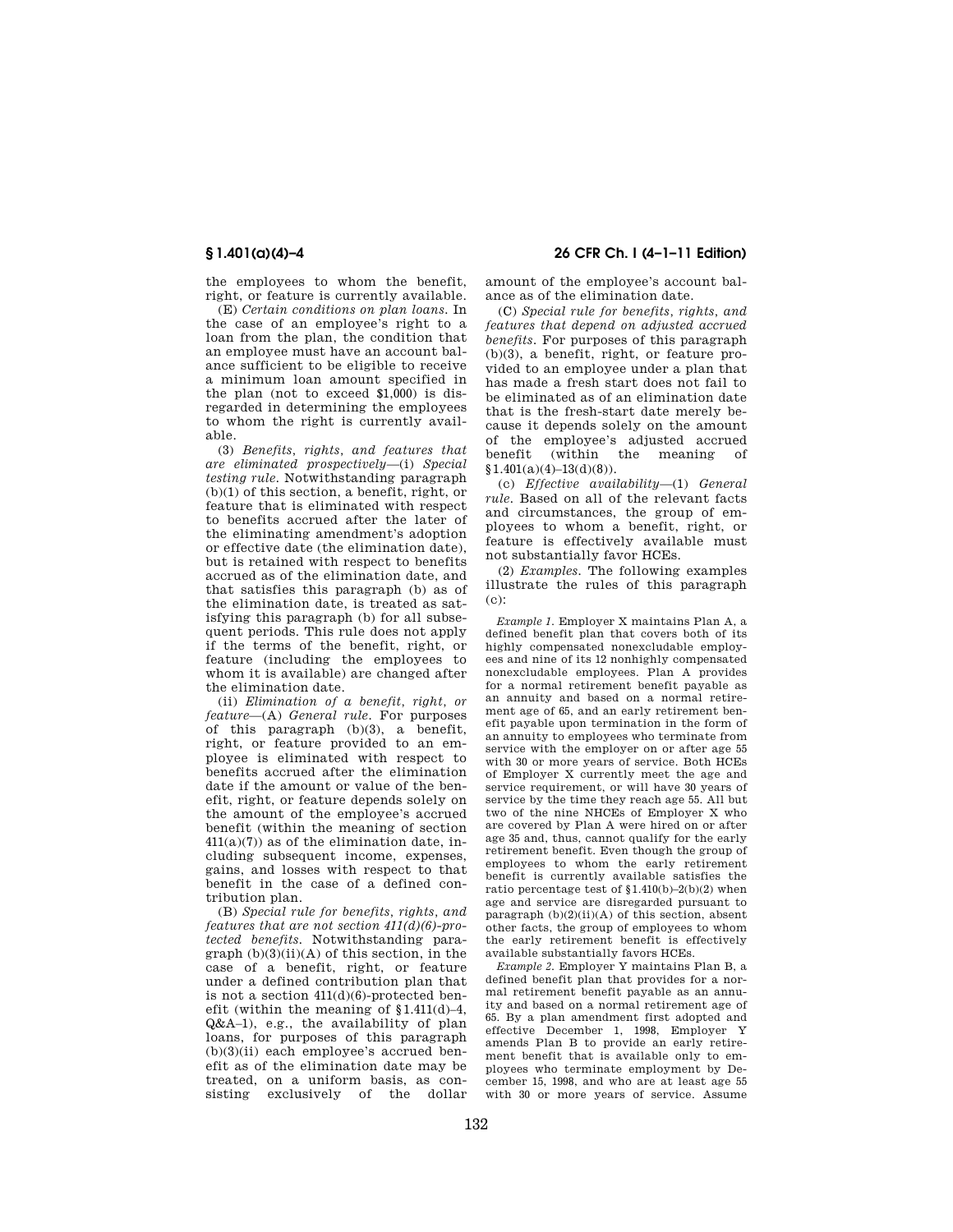that all employees were hired prior to attaining age 25 and that the group of employees who have, or will have, attained age 55 with 30 years of service by December 15, 1998, satisfies the ratio percentage test of §1.410(b)–2(b)(2). Assume, further, that the employer takes no steps to inform all eligible employees of the early retirement option on a timely basis and that the only employees who terminate from employment with the employer during the two-week period in which the early retirement benefit is available are HCEs. Under these facts, the group of employees to whom this early retirement window benefit is effectively available substantially favors HCEs.

*Example 3.* Employer Z amends Plan C on June 30, 1999, to provide for a single sum optional form of benefit for employees who terminate from employment with Employer Z after June 30, 1999, and before January 1, 2000. The availability of this single sum optional form of benefit is conditioned on the employee's having a particular disability at the time of termination of employment. The only employee of the employer who meets this disability requirement at the time of the amendment and thereafter through December 31, 1999, is a HCE. Under paragraph  $(b)(2)(ii)(B)$  of this section, the disability condition is disregarded in determining the current availability of the single sum optional form of benefit. Nevertheless, under these facts, the group of employees to whom the single sum optional form of benefit is effectively available substantially favors HCEs.

(d) *Special rules*—(1) *Mergers and acquisitions*—(i) *Special testing rule.* A benefit, right, or feature available under a plan solely to an acquired group of employees is treated as satisfying paragraphs (b) and (c) of this section during the period that each of the following requirements is satisfied:

(A) The benefit, right, or feature must satisfy paragraphs (b) and (c) of this section (determined without regard to the special rule in section  $410(b)(6)(C)$  on the date that is selected by the employer as the latest date by which an employee must be hired or transferred into the acquired trade or business for an employee to be included in the acquired group of employees. This determination is made with reference to the plan of the current employer and its nonexcludable employees.

(B) The benefit, right, or feature must be available under the plan of the current employer after the transaction on the same terms as it was available

under the plan of the prior employer before the transaction. This requirement is not violated merely because of a change made to the benefit, right, or feature that is permitted by section 411(d)(6), provided that—

(*1*) The change is a replacement of the benefit, right, or feature with another benefit, right, or feature that is available to the same employees as the original benefit, right, or feature, and the original benefit, right, or feature is of inherently equal or greater value (within the meaning of paragraph  $(d)(4)(i)(A)$  of this section) than the benefit, right, or feature that replaces it; or

(*2*) The change is made before January 12, 1993.

(ii) *Scope of special testing rule.* This paragraph (d)(1) applies only to benefits, rights, and features with respect to benefits accruing under the plan of the current employer, and not to benefits, rights, and features with respect to benefits accrued under the plan of the prior employer (unless, pursuant to the transaction, the plan of the prior employer becomes the plan of the current employer, or the assets and liabilities with respect to the acquired group of employees under the plan of the prior employer are transferred to the plan of the current employer in a plan merger, consolidation, or other transfer described in section 414(l)).

(iii) *Example.* The following example illustrates the rules of this paragraph  $(d)(1)$ :

*Example.* Employer X maintains Plan A, a defined benefit plan with a single sum optional form of benefit for all employees. Employer Y acquires Employer X and merges Plan A into Plan B, a defined benefit plan maintained by Employer Y that does not otherwise provide a single sum optional form of benefit. Employer Y continues to provide the single sum optional form of benefit under Plan B on the same terms as it was offered under Plan A to all employees who were acquired in the transaction with Employer X (and to no other employees). The optional form of benefit satisfies paragraphs (b) and (c) of this section immediately following the transaction (determined without taking into account section  $410(b)(6)(C)$  when tested with reference to Plan B and Employer Y's nonexcludable employees. Under these facts, Plan B is treated as satisfying this section with respect to the single sum optional form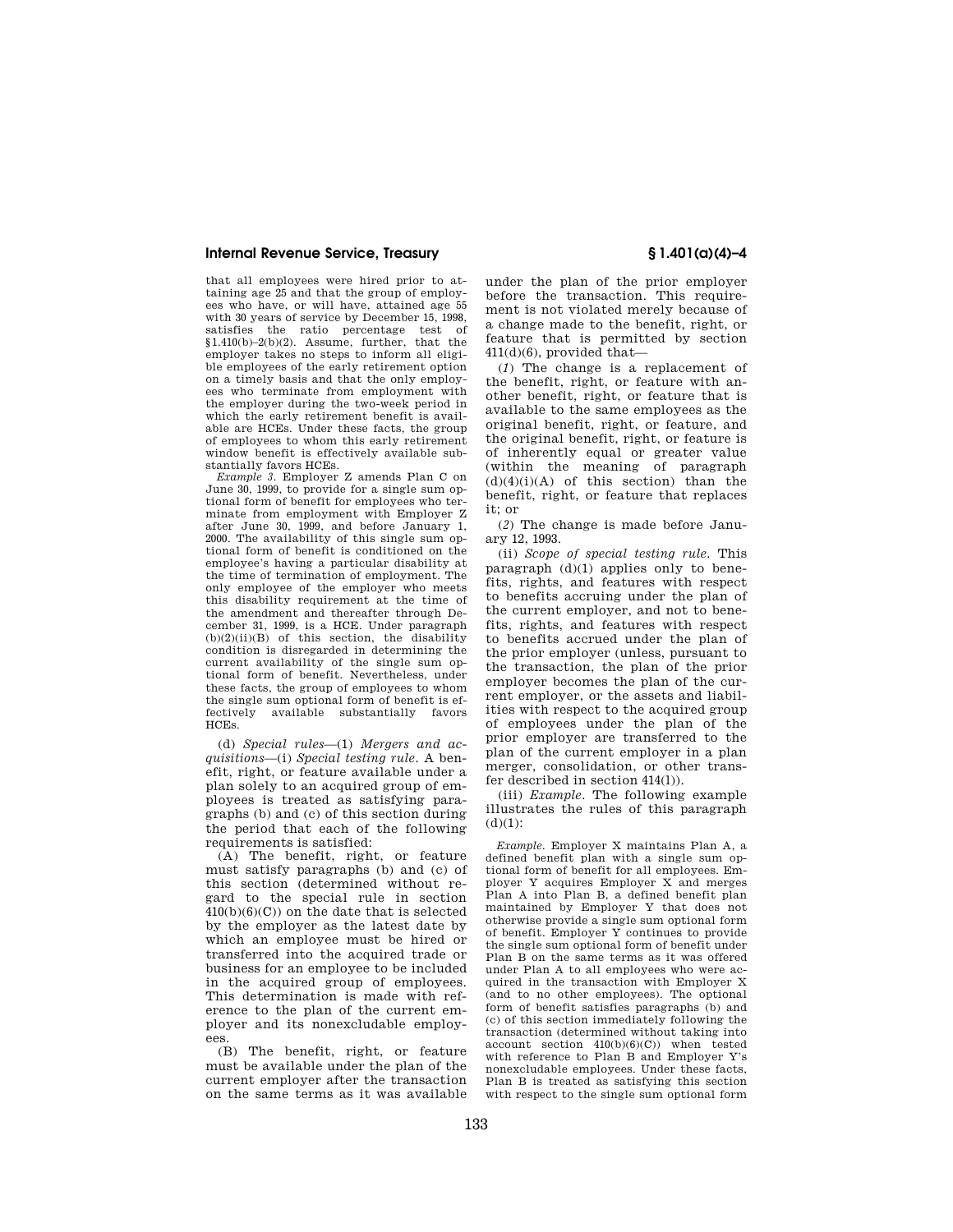of benefit for the plan year of the transaction and all subsequent plan years.

(2) *Frozen participants.* A plan must satisfy the nondiscriminatory availability requirement of this section not only with respect to benefits, rights, and features provided to employees who are currently benefiting under the plan, but also separately with respect to benefits, rights, and features provided to nonexcludable employees with accrued benefits who are not currently benefiting under the plan (frozen participants). Thus, each benefit, right, and feature available to any frozen participant under the plan is separately subject to the requirements of this section. A plan satisfies paragraphs (b) and (c) of this section with respect to a benefit, right, or feature available to any frozen participant under the plan only if one or more of the following requirements is satisfied:

(i) The benefit, right, or feature must be one that would satisfy paragraphs (b) and (c) of this section if it were not available to any employee currently benefiting under the plan.

(ii) The benefit, right, or feature must be one that would satisfy paragraphs (b) and (c) of this section if all frozen participants were treated as employees currently benefiting under the plan.

(iii) No change in the availability of the benefit, right, or feature may have been made that is first effective in the current plan year with respect to a frozen participant.

(iv) Any change in the availability of the benefit, right, or feature that is first effective in the current plan year with respect to a frozen participant must be made in a nondiscriminatory manner. Thus, any expansion in the availability of the benefit, right, or feature to any highly compensated frozen participant must be applied on a consistent basis to all nonhighly compensated frozen participants. Similarly, any contraction in the availability of the benefit, right, or feature that affects any nonhighly compensated frozen participant must be applied on a consistent basis to all highly compensated frozen participants.

(3) *Early retirement window benefits.* If a benefit, right, or feature meets the definition of an early retirement win-

**§ 1.401(a)(4)–4 26 CFR Ch. I (4–1–11 Edition)** 

dow benefit in  $$1.401(a)(4)-3(f)(4)(iii)$  (or would meet that definition if the definition applied to all benefits, rights, and features), the benefit, right, or feature is disregarded for purposes of applying this section with respect to an employee for all plan years other than the first plan year in which the benefit is currently available to the employee.

(4) *Permissive aggregation of certain benefits, rights, or features*—(i) *General rule.* An optional form of benefit, ancillary benefit, or other right or feature may be aggregated with another optional form of benefit, ancillary benefit, or other right or feature, respectively, and the two may be treated as a single optional form of benefit, ancillary benefit, or other right or feature, if both of the following requirements are satisfied:

(A) One of the two optional forms of benefit, ancillary benefit, or other rights or features must in all cases be of inherently equal or greater value than the other. For this purpose, one benefit, right, or feature is of inherently equal or greater value than another benefit, right, or feature only if, at any time and under any conditions, it is impossible for any employee to receive a smaller amount or a less valuable right under the first benefit, right, or feature than under the second benefit, right, or feature.

(B) The optional form of benefit, ancillary benefit, or other right or feature of inherently equal or greater value must separately satisfy paragraphs (b) and (c) of this section (without regard to this paragraph (d)(4)).

(ii) *Aggregation may be applied more than once.* The aggregation rule in this paragraph (d)(4) may be applied more than once. Thus, for example, an optional form of benefit may be aggregated with another optional form of benefit that itself constitutes two separate optional forms of benefit that are aggregated and treated as a single optional form of benefit under this para $graph (d)(4)$ .

(iii) *Examples.* The following examples illustrate the rules in this para $graph (d)(4)$ :

*Example 1.* Plan A is a defined benefit plan that provides a single sum optional form of benefit to all employees. The single sum optional form of benefit is available on the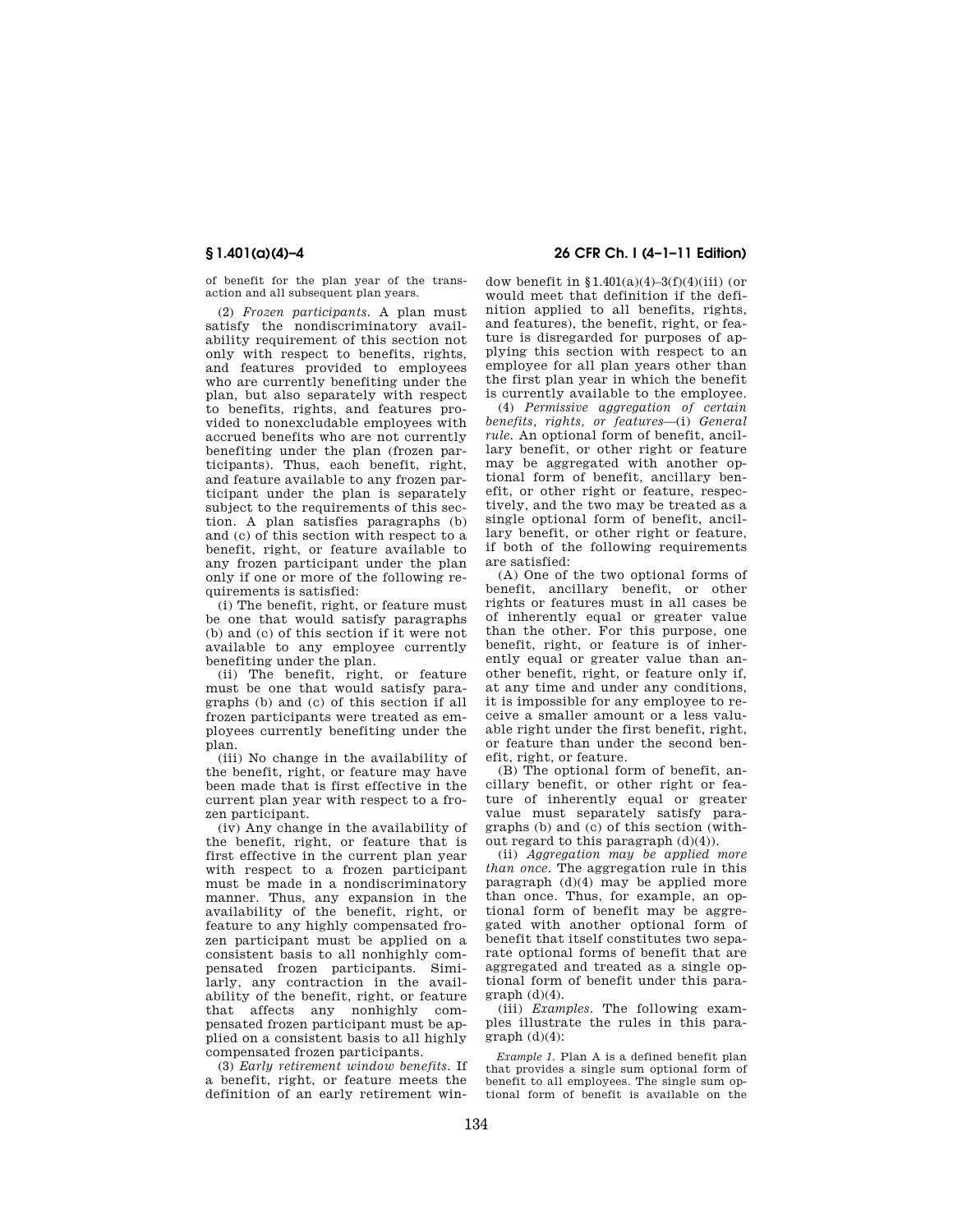same terms to all employees, except that, for employees in Division S, a five-percent discount factor is applied and, for employees of Division T, a seven-percent discount factor is applied. Under paragraph (e)(1) of this section, the single sum optional form of benefit constitutes two separate optional forms of benefit. Assume that the single sum optional form of benefit available to employees of Division S separately satisfies paragraphs (b) and (c) of this section without taking into account this paragraph (d)(4). Because a lower discount factor is applied in determining the single sum optional form of benefit available to employees of Division S than is applied in determining the single sum optional form of benefit available to employees of Division T, the first single sum optional form of benefit is of inherently greater value than the second single sum optional form of benefit. Under these facts, these two single sum optional forms of benefit may be aggregated and treated as a single optional form of benefit for purposes of this section.

*Example 2.* The facts are the same as in *Example 1,* except that, in order to receive the single sum optional form of benefit, employees of Division S (but not employees of Division T) must have completed at least 20 years of service. The single sum optional form of benefit available to employees of Division S is not of inherently equal or greater value than the single sum optional form of benefit available to employees of Division T, because an employee of Division S who terminates employment with less than 20 years of service would receive a smaller single sum amount (i.e., zero) than a similarly-situated employee of Division T who terminates employment with less than 20 years of service. Under these facts, the two single sum optional forms of benefit may not be aggregated and treated as a single optional form of benefit for purposes of this section.

(5) *Certain spousal benefits.* In the case of a plan that includes two or more plans that have been permissively aggregated under  $$1.410(b) - 7(d)$ , the aggregated plan satisfies this section with respect to the availability of any nonsubsidized qualified joint and survivor annuities, qualified preretirement survivor annuities, or spousal death benefits described in section  $401(a)(11)$ , if each plan that is part of the aggregated plan satisfies section  $401(a)(11)$ . Whether a benefit is considered subsidized for this purpose may be determined using any reasonable actuarial assumptions. For purposes of this paragraph (d)(5), a qualified joint and survivor annuity, qualified preretirement survivor annuity, or spousal

death benefit is deemed to be nonsubsidized if it is provided under a defined contribution plan.

(6) *Special ESOP rules.* An ESOP does not fail to satisfy paragraphs (b) and (c) of this section merely because it makes an investment diversification right or feature or a distribution option available solely to all qualified participants (within the meaning of section  $401(a)(28)(B)(iii)$ , or merely because the restrictions of section 409(n) apply to certain individuals.

(7) *Special testing rule for unpredictable contingent event benefits.* A benefit, right, or feature that is contingent on the occurrence of an unpredictable contingent event (within the meaning of section  $412(1)(7)(B)(ii)$  is tested under this section as if the event had occurred. Thus, the current availability of a benefit that becomes an optional form of benefit upon the occurrence of an unpredictable contingent event is tested by deeming the event to have occurred and by disregarding age and service conditions on the eligibility for that benefit to the extent permitted for optional forms of benefit under paragraph (b)(2) of this section.

(e) *Definitions*—(1) *Optional form of benefit*—(i) *General rule.* The term optional form of benefit means a distribution alternative (including the normal form of benefit) that is available under a plan with respect to benefits described in section  $411(d)(6)(A)$  or a distribution alternative that is an early retirement benefit or retirement-type subsidy described in section  $411(d)(6)(B)(i)$ , including a QSUPP. Except as provided in paragraph  $(e)(1)(ii)$ of this section, different optional forms of benefit exist if a distribution alternative is not payable on substantially the same terms as another distribution alternative. The relevant terms include all terms affecting the value of the optional form, such as the method of benefit calculation and the actuarial assumptions used to determine the amount distributed. Thus, for example, different optional forms of benefit may result from differences in terms relating to the payment schedule, timing, commencement, medium of distribution (e.g., in cash or in kind), election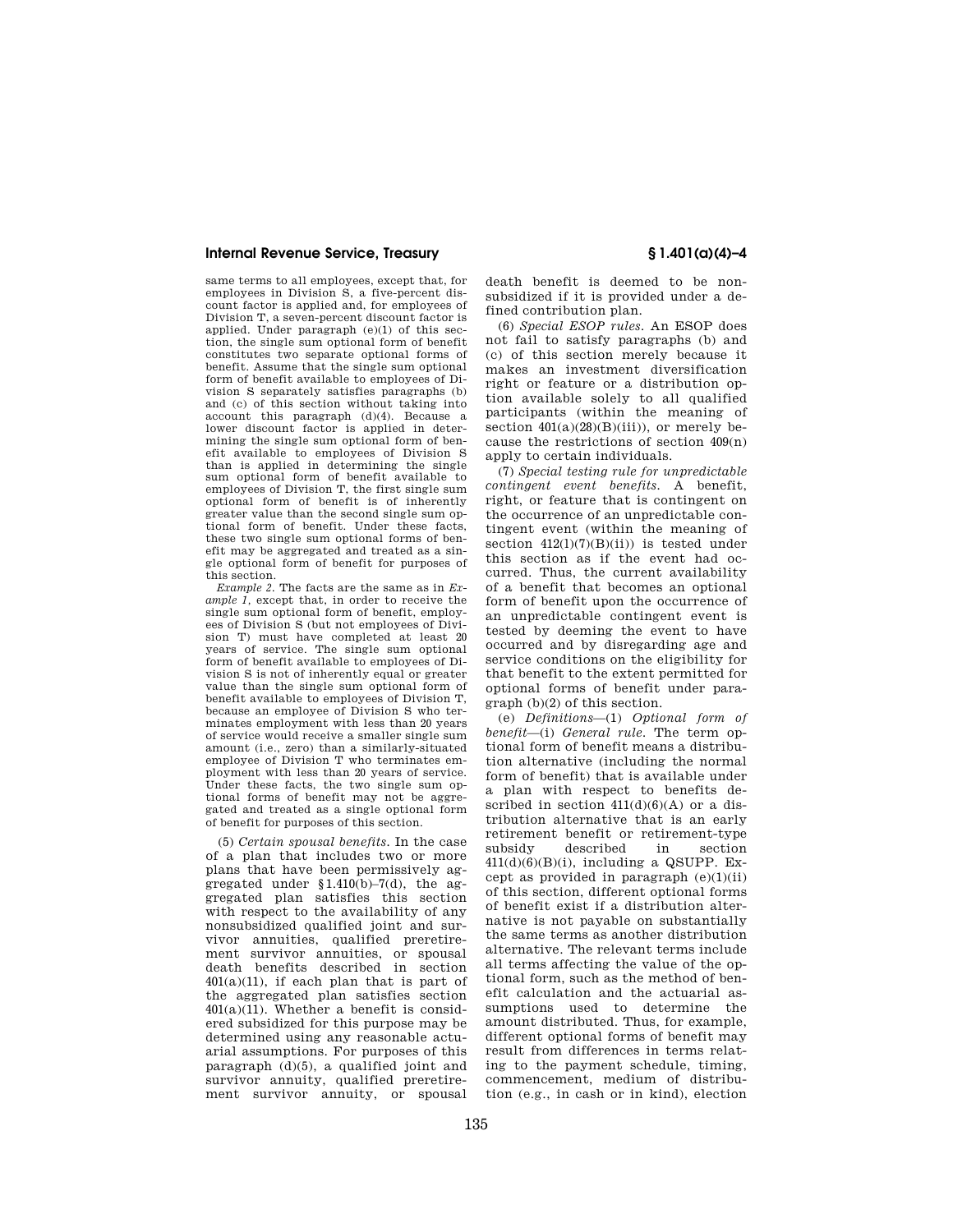rights, differences in eligibility requirements, or the portion of the benefit to which the distribution alternative applies.

(ii) *Exceptions*—(A) *Differences in benefit formula or accrual method.* A distribution alternative available under a defined benefit plan does not fail to be a single optional form of benefit merely because the benefit formulas, accrual methods, or other factors (including service-computation methods and definitions of compensation) underlying, or the manner in which employees vest in, the accrued benefit that is paid in the form of the distribution alternative are different for different employees to whom the distribution alternative is available. Notwithstanding the foregoing, differences in the normal retirement ages of employees or in the form in which the accrued benefit of employees is payable at normal retirement age under a plan are taken into account in determining whether a distribution alternative constitutes one or more optional forms of benefit.

(B) *Differences in allocation formula.* A distribution alternative under a defined contribution plan does not fail to be a single optional form of benefit merely because the allocation formula or other factors (including service-computation methods, definitions of compensation, and the manner in which amounts described in  $$1.401(a)(4)-2(c)(2)(iii)$  are allocated) underlying, or the manner in which employees vest in, the accrued benefit that is paid in the form of the distribution alternative are different for different employees to whom the distribution alternative is available.

(C) *Distributions subject to section 417(e).* A distribution alternative available under a defined benefit plan does not fail to be a single optional form of benefit merely because, in determining the amount of a distribution, the plan applies a lower interest rate to determine the distribution for employees with a vested accrued benefit having an actuarial present value not in excess of \$25,000, as required by section  $417(e)(3)$ and §1.417(e)–1.

(D) *Differences attributable to uniform normal retirement age.* A distribution alternative available under a defined benefit plan does not fail to be a single

# **§ 1.401(a)(4)–4 26 CFR Ch. I (4–1–11 Edition)**

optional form of benefit, to the extent that the differences are attributable to differences in normal retirement dates among employees, provided that the differences do not prevent the employees from having the same uniform normal retirement age under the definition of uniform normal retirement age in  $$1.401(a)(4)-12$ .

(iii) *Examples.* The following examples illustrate the rules in this paragraph (e)(1):

*Example 1.* Plan A is a defined benefit plan that benefits all employees of Divisions S and T. The plan offers a qualified joint and 50-percent survivor annuity at normal retirement age, calculated by multiplying an employee's single life annuity payment by a factor. For an employee of Division S whose benefit commences at age 65, the plan provides a factor of 0.90, but for a similarly-situated employee of Division T the plan provides a factor of 0.85. The qualified joint and survivor annuity is not available to employees of Divisions S and T on substantially the same terms, and thus it constitutes two separate optional forms of benefit.

*Example 2.* Plan B is a defined benefit plan that benefits all employees of Divisions U and V. The plan offers a single sum distribution alternative available on the same terms and determined using the same actuarial assumptions, to all employees. However, different benefit formulas apply to employees of each division. Under the exception provided in paragraph  $(e)(1)(ii)(A)$  of this section, the single sum optional form of benefit available to employees of Division U is not a separate optional form of benefit from the single sum optional form of benefit available to employees of Division V.

*Example 3.* Defined benefit Plan C provides an early retirement benefit based on a schedule of early retirement factors that is a single optional form of benefit. Plan C is amended to provide an early retirement window benefit that consists of a temporary change in the plan's benefit formula (e.g., the addition of five years of service to an employee's actual service under the benefit formula) applicable in determining the benefits for certain employees who terminate employment within a limited period of time. Under the exception provided in paragraph  $(e)(1)(ii)(A)$  of this section, the early retirement optional form of benefit available to window-eligible employees is not a separate optional form of benefit from the early retirement optional form of benefit available to the other employees.